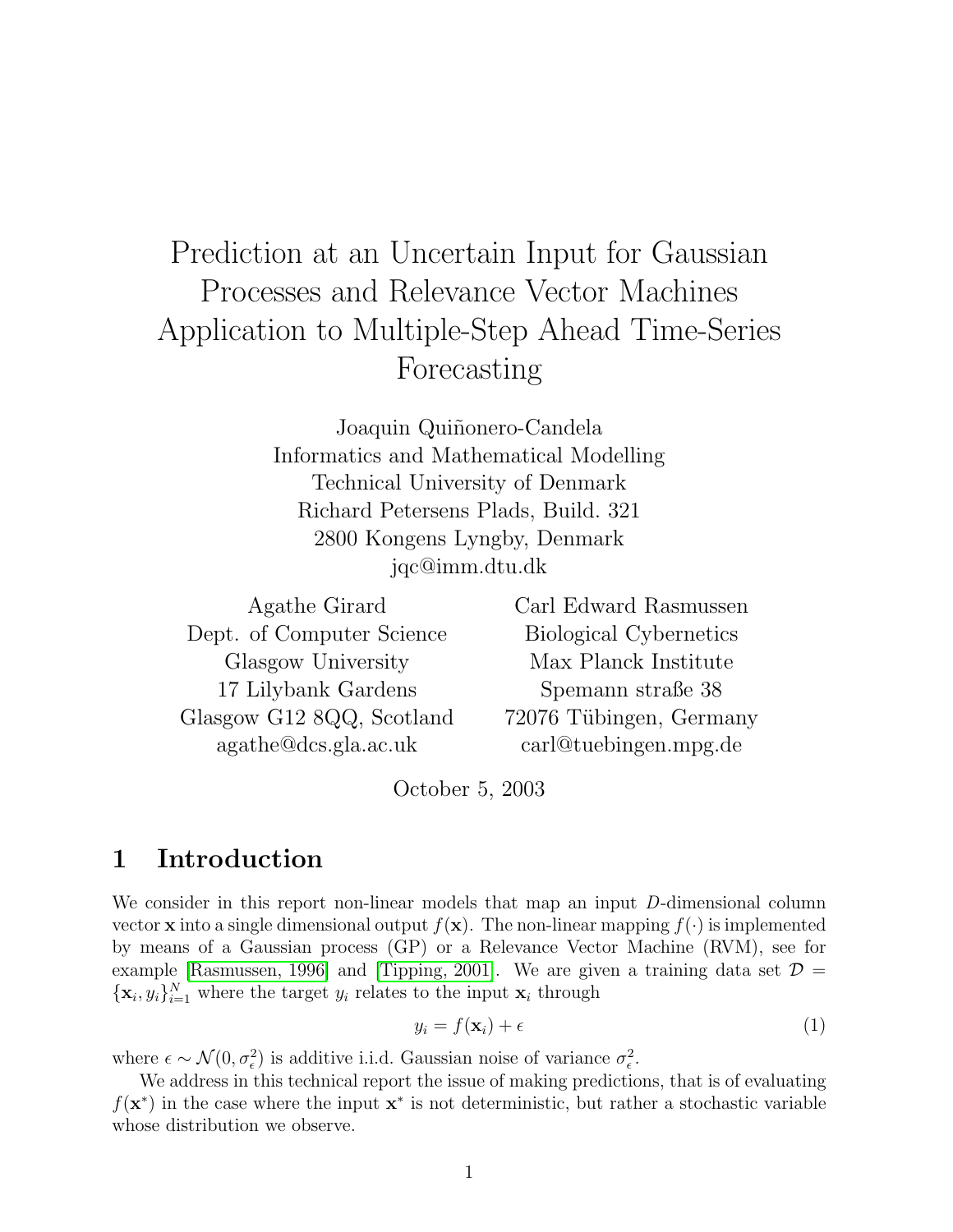In Section [2](#page-1-0) we give a brief description of Gaussian processes, and in Section [3](#page-2-0) a brief description of the Relevance Vector Machine. In Section [4](#page-4-0) we address the problem of predicting at an uncertain input, and derive exact expressions for the mean and the variance of the predictive distribution in the case of Gaussian kernels for GPs and Gaussian basis functions for RVMs. In Section [5](#page-9-0) we apply our ability to predict on uncertain inputs to iterated time-series predictions, and describe how the uncertainty of the predictions can be propagated.

# <span id="page-1-0"></span>2 Gaussian Processes

The Gaussian Process (GP) modeling framework consists in placing a Gaussian prior over the function values. The joint distribution of the values of the function evaluated at a set of inputs is then a Gaussian of the form:

<span id="page-1-1"></span>
$$
p(\mathbf{f}) \sim \mathcal{N}(0, \Sigma) \tag{2}
$$

where  $f = [f(\mathbf{x}_1), \dots, f(\mathbf{x}_N)]^\top$ , and we have set the mean to be zero. The covariance matrix  $\Sigma$  can be parameterized, and computed by means of a covariance function, such that

$$
Cov(f(\mathbf{x}_p), f(\mathbf{x}_q)) = \Sigma_{pq} = C_{GP}(\mathbf{x}_p, \mathbf{x}_q)
$$
\n(3)

where  $C_{\text{GP}}(\cdot, \cdot)$  is the kernel, or covariance function. Notice that in this way the covariance between two model outputs is related to the distance between the two corresponding inputs under the kernel metric.

<span id="page-1-2"></span>The prior on the function values, eq. [\(2\)](#page-1-1), and the noise model, eq. [\(1\)](#page-0-0) allow us to obtain the evidence,

$$
p(\mathbf{y}|\theta) \sim \mathcal{N}(0, \Sigma + \sigma_{\epsilon}^2 \mathbf{I}),
$$
\n(4)

where  $\mathbf{y} = [y_1, \dots, y_N]^\top$  and **I** is the identity matrix.  $\theta$  are the parameters of the covariance function, or kernel, and of the noise. They are in fact the hyper-parameters of the model. The model is trained by estimating the value of  $\theta$  that maximizes the evidence.

### 2.1 Gaussian Kernel

While there exists number of different ways of choosing kernels for Gaussian processes, see for example [\[Gibbs, 1997\]](#page-13-2), we will in this report concentrate on a Gaussian type of kernel that is also a very common choice:

<span id="page-1-3"></span>
$$
C_{\text{GP}}(\mathbf{x}_p, \mathbf{x}_q) = \exp\left[-\frac{1}{2}(\mathbf{x}_p - \mathbf{x}_q)^\top \mathbf{\Lambda}^{-1}(\mathbf{x}_p - \mathbf{x}_q)\right],\tag{5}
$$

We consider  $\Lambda = \text{diag}[\lambda_1^2, \ldots, \lambda_D^2]^\top$ , allowing for different length scales in different input directions.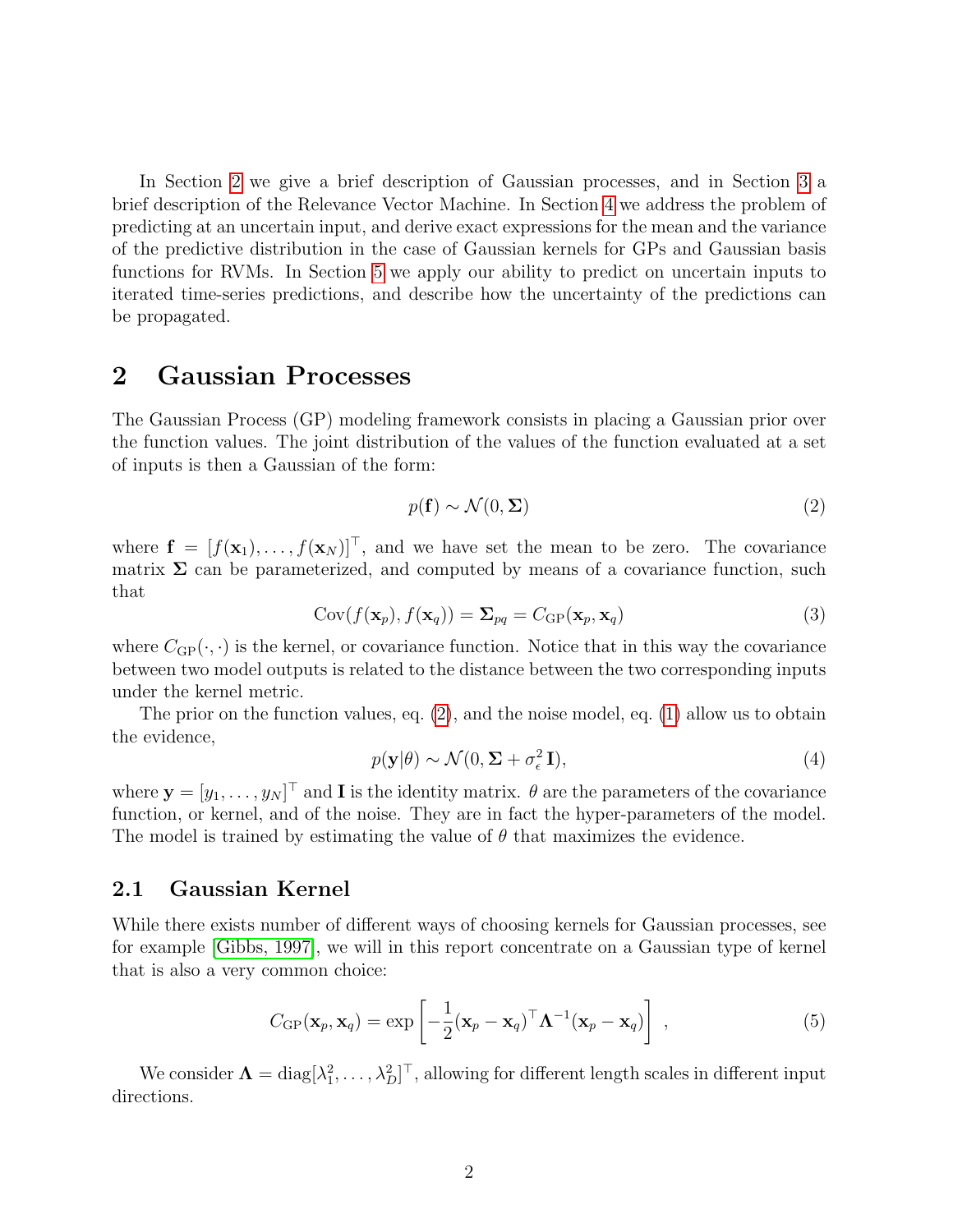## <span id="page-2-1"></span>2.2 Prediction at x<sup>\*</sup>

Given our set of training data  $\mathcal{D}$ , the predictive distribution of  $f(\mathbf{x}^*)$  at a new input  $\mathbf{x}^*$ is obtained by first building the joint probability distribution of  $f(\mathbf{x}^*)$  and the training data y. This distribution is obtained by augmenting the evidence, eq. [\(4\)](#page-1-2) with  $f(\mathbf{x}^*)$ . The distribution  $p(f(\mathbf{x}^*), \mathbf{y} | \mathbf{x}^*, \mathcal{D}, \theta)$  is Gaussian with zero-mean and covariance matrix  $\tilde{\mathbf{K}}$ which we can write

$$
\tilde{\mathbf{K}} = \begin{bmatrix} \mathbf{K} & \mathbf{k}(\mathbf{x}^*) \\ \mathbf{k}(\mathbf{x}^*)^\top & k \end{bmatrix}
$$
 (6)

where **K** is the covariance matrix of the evidence,  $\mathbf{K} = \Sigma + \sigma_{\epsilon}^2 \mathbf{I}$ , also called 'data covariance matrix'. We also have that  $k = C_{GP}(\mathbf{x}^*, \mathbf{x}^*) = 1$  with our choice of kernel, and  $k$  is the vector of covariances between the new inputs and the training inputs,  $\mathbf{k}(\mathbf{x}^*) = [C_{\text{GP}}(\mathbf{x}^*, \mathbf{x}_1) \dots C_{\text{GP}}(\mathbf{x}^*, \mathbf{x}_n)]^\top$ . By conditioning on the observed cases, we obtain the predictive distribution,

$$
p(f(\mathbf{x}^*)|\mathbf{x}^*, \mathcal{D}) \sim \mathcal{N}(\mu(\mathbf{x}^*), \sigma^2(\mathbf{x}^*)),
$$
\n(7)

where  $\mu(\mathbf{x}^*)$  and  $\sigma^2(x^*)$  are the mean and the variance of the Gaussian predictive distribution and are given by:

$$
\mu(\mathbf{x}^*) = \mathbf{k}(\mathbf{x}^*)^\top \mathbf{K}^{-1} \mathbf{t} \tag{8}
$$

<span id="page-2-2"></span>
$$
\sigma^2(\mathbf{x}^*) = 1 - \mathbf{k}(\mathbf{x}^*)^\top \mathbf{K}^{-1} \mathbf{k}(\mathbf{x}^*).
$$
\n(9)

Note that the input dependent variance of the estimate of the function value  $\sigma^2(\mathbf{x}^*)$  should not be confused with the estimate of the output noise  $\sigma_{\epsilon}^2$ , which is independent of the input  $\mathbf{x}^*$  .

# <span id="page-2-0"></span>3 The Relevance Vector Machine

The Relevance Vector Machine (RVM) is a probabilistic sparse kernel model, identical in functional form to the Support Vector Machine (SVM) model, which is

$$
f(\mathbf{x}) = \sum_{j=1}^{M} \omega_j \phi_j(\mathbf{x}) + \omega_0 = \boldsymbol{\omega}^\top \boldsymbol{\phi}(\mathbf{x}) + \omega_0
$$
 (10)

where  $\{\omega_j\}$  are the model weights and  $\phi_j(.)$  is an arbitrary basis function. We also write in vector form the weights vector  $\boldsymbol{\omega} = [\omega_1, \dots, \omega_M]^\top$  and the responses of all basis functions  $\phi(\mathbf{x}) \equiv [\phi_1(\mathbf{x}), \ldots, \phi_M(\mathbf{x})]^\top$  to the input x. In the RVM case, a prior is put over the weights, governed by a set of hyperparameters, one associated with each weight. For the specific choice of a factorized distribution with variance  $\alpha_i^{-1}$  $^{-1}_{j}$ :

$$
p(\omega_j|\alpha_j) = \sqrt{\frac{\alpha_j}{2\pi}} \exp\left(-\frac{1}{2}\alpha_j \omega_j^2\right)
$$
 (11)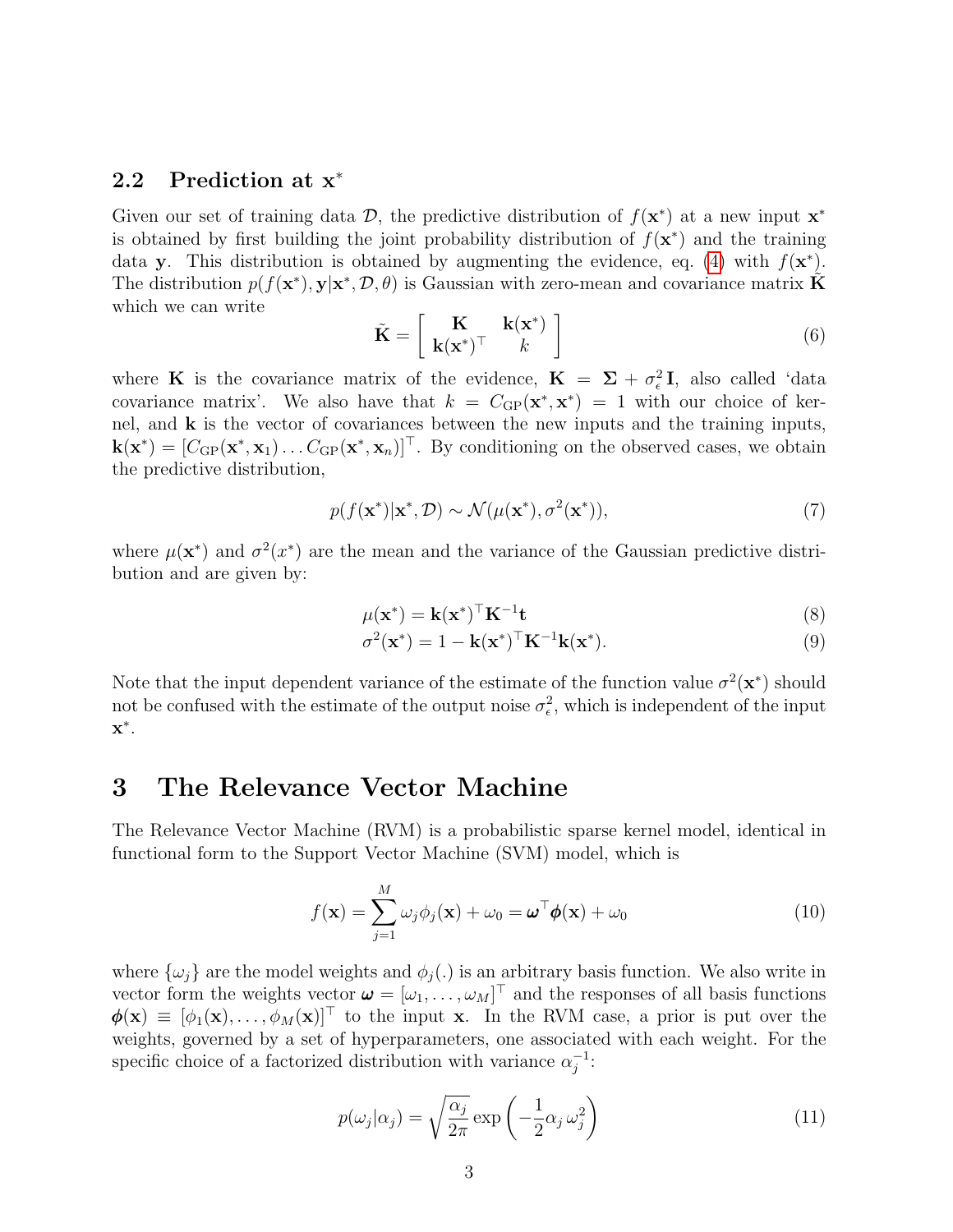the prior over functions  $p(\mathbf{y}|\boldsymbol{\alpha})$  is  $\mathcal{N}(0, \boldsymbol{\Phi} \mathbf{A}^{-1} \boldsymbol{\Phi}^{\top})$ , i.e. a Gaussian process with covariance function given by

<span id="page-3-1"></span>
$$
C_{\text{RVM}}(\mathbf{x}_p, \mathbf{x}_q) = \sum_{j=1}^{M} \frac{1}{\alpha_j} \phi_j(x_p) \phi_j(x_q)
$$
(12)

where  $\boldsymbol{\alpha} = (\alpha_0, \ldots, \alpha_N)^\top$  and  $\mathbf{A} = \text{diag}(\alpha_0, \ldots, \alpha_N)$ , and matrix  $\boldsymbol{\Phi}$  is such that  $\boldsymbol{\Phi}_{pq} =$  $\phi_q(\mathbf{x}_p)$ . Sparseness in terms of the basis vectors may arise if for some j  $\alpha_j^{-1} = 0$ . Then the jth basis function will not contribute to the model. Associating a basis function with each input point may thus lead to a model with a sparse representation in the inputs, i.e. the solution is only spanned by a subset of all input points. This is exactly the idea behind the relevance vector machine.

## 3.1 Gaussian basis functions

One way of associating a basis function with each training input point is to choose (nonnormalized) Gaussian basis functions of the form:

<span id="page-3-2"></span><span id="page-3-0"></span>
$$
\phi_j(\mathbf{x}) = \exp\left(-\frac{1}{2}(\mathbf{x} - \mathbf{x}_j)^{\top} \mathbf{\Lambda}^{-1}(\mathbf{x} - \mathbf{x}_j)\right)
$$
(13)

where  $x_i$  are the training inputs, and the functions are isotropic with  $\Lambda = \lambda I$ .

The resulting covariance function is obtained by inserting expression [\(13\)](#page-3-0) into equation [\(12\)](#page-3-1), and is given by:

$$
C_{\text{RVM}}(\mathbf{x}_p, \mathbf{x}_q) = \sum_{j=1}^{M} \frac{1}{\alpha_j} \exp\left[ -\frac{1}{2} \left( (\mathbf{x}_p - \mathbf{x}_j)^{\top} \boldsymbol{\Lambda}^{-1} (\mathbf{x}_p - \mathbf{x}_j) + (\mathbf{x}_q - \mathbf{x}_j)^{\top} \boldsymbol{\Lambda}^{-1} (\mathbf{x}_q - \mathbf{x}_j) \right) \right]
$$
(14)

One clear advantage of Gaussian basis functions is that they allow the exact analytical computation of the mean and variance of the predictive distribution for the case where the input is uncertain. These derivations are made in section [4.](#page-4-0)

Furthermore, it can be shown that for an infinite number of equally spaced Gaussian basis functions, equation [\(14\)](#page-3-2) converges to the Gaussian covariance function of a GP, given by equation [\(5\)](#page-1-3) [\[Mackay, 1997\]](#page-13-3).

## 3.2 RVMs viewed as GPs

RVMs are Gaussian processes where the covariance between the training targets, based on equation  $(12)$ , is given by the 'data covariance matrix' (see section [2.2\)](#page-2-1) of the RVM:

$$
\mathbf{K} = \sigma_{\epsilon}^2 \mathbf{I} + \mathbf{\Phi} \mathbf{A}^{-1} \mathbf{\Phi}^{\top} \quad \text{or} \quad \mathbf{K}_{pq} = \sigma_{\epsilon}^2 \delta_{pq} + \sum_{j=1}^{M} \frac{1}{\alpha_j} \phi_j(\mathbf{x}_p) \phi_j(\mathbf{x}_q)
$$
(15)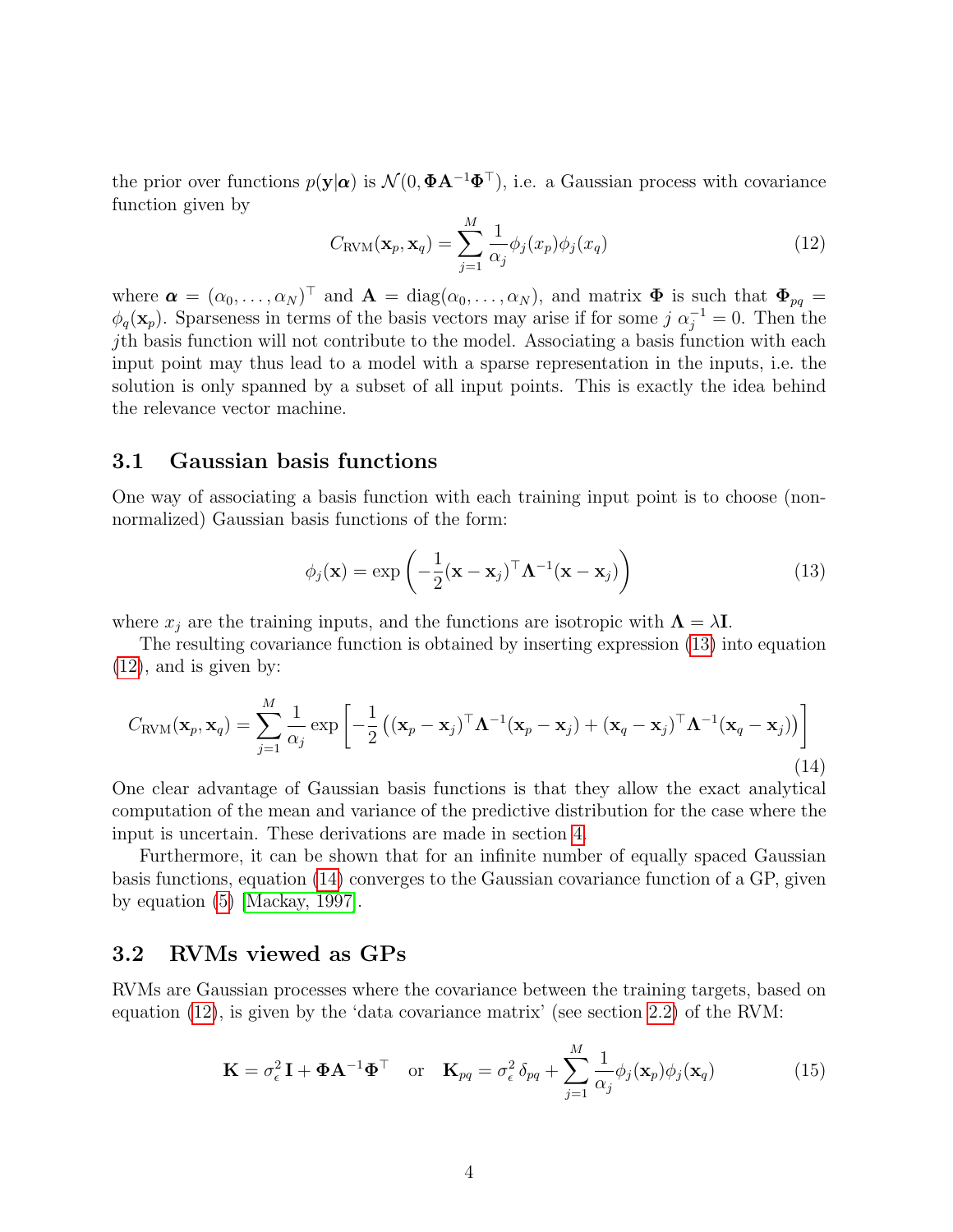The vector of covariances between the new prediction and the training targets is given by

$$
\mathbf{k}(\mathbf{x}^*) = \mathbf{\Phi} \mathbf{A}^{-1} \boldsymbol{\phi}^* \quad \text{or} \quad [\mathbf{k}(\mathbf{x}^*)]_p = \sum_{j=1}^M \frac{1}{\alpha_j} \phi_j(\mathbf{x}_p) \phi_j(\mathbf{x}^*) \tag{16}
$$

where we set  $\phi^* = \phi(\mathbf{x}^*)$ . Finally, the variance of the function value of the new prediction is given by  $k = C_{\text{RVM}}(\mathbf{x}^*, \mathbf{x}^*) = \boldsymbol{\phi}^{*T} \mathbf{A}^{-1} \boldsymbol{\phi}^*$ , for the RVM case this value is not necessarily 1.

Prediction of  $f(\mathbf{x}^*)$  at a new input  $\mathbf{x}^*$  can be computed using the same approach as for GPs (section [2.2\)](#page-2-1), by computing the joint distribution of  $f(\mathbf{x}^*)$  and the data first, and conditioning then on the data to obtain the predictive distribution  $p(f(\mathbf{x}^*)|\mathbf{x}^*, \mathcal{D})$ .

Plugging the expressions of  $\mathbf{K}, \mathbf{k}(\mathbf{x}^*)$  and k for the RVM into equations [\(8\)](#page-2-2) and [\(9\)](#page-2-2) we obtain:

$$
\mu(\mathbf{x}^*) = \boldsymbol{\phi}^{*T} \boldsymbol{\omega}_{MP} \tag{17}
$$

<span id="page-4-1"></span>
$$
\sigma^2(\mathbf{x}^*) = {\boldsymbol{\phi}^*}^\top \boldsymbol{\Sigma}^{-1} {\boldsymbol{\phi}^*} \tag{18}
$$

where  $\omega_{MP}$  and  $\Sigma$  are the mean and the variance of the posterior distribution over the weights. They are given by:

$$
\omega_{MP} = \sigma_{\epsilon}^{-2} \Sigma \Phi^{\top} \mathbf{t}
$$
 (19)

<span id="page-4-3"></span><span id="page-4-2"></span>
$$
\Sigma = (\sigma_{\epsilon}^{-2} \Phi^{\top} \Phi + \mathbf{A})^{-1} \tag{20}
$$

Equations [\(17\)](#page-4-1)and [\(18\)](#page-4-1) correspond to the classical expression of the mean and variance of the predictive distribution for the RVM [\[Tipping, 2001\]](#page-13-1).

# <span id="page-4-0"></span>4 Prediction at  $x^* \sim \mathcal{N}(u, S)$

The predictive distribution of the function value,  $p(f^*)$  (we will for simplicity write from now on  $f^* = f(\mathbf{x}^*)$ , when the input is the random variable  $\mathbf{x}^*$  with input distribution given by  $p(\mathbf{x}^*|\mathbf{u}, \mathbf{S}) \sim \mathcal{N}(\mathbf{u}, \mathbf{S})$ , is obtained by integrating over the input distribution:

$$
p(f^*|\mathbf{u}, \mathbf{S}, \mathcal{D}) = \int p(f^*|\mathbf{x}^*, \mathcal{D}) p(\mathbf{x}^*|\mathbf{u}, \mathbf{S}) d\mathbf{x}^*,
$$
 (21)

where  $p(f^*|\mathbf{x}^*) = \frac{1}{\sigma(\mathbf{x}^*)\sqrt{2\pi}} \exp\left[-\frac{1}{2}\right]$ 2  $(f^* - \mu(\mathbf{x}^*))^2$  $\left[\frac{(-\mu(\mathbf{x}^*))^2}{\sigma^2(\mathbf{x}^*)}\right]$  with mean and variance depending on the model. Equation [\(21\)](#page-4-2) gives a distribution that we will call marginal predictive distribution, since the predictive distribution has been marginalized with respect to the input  $\mathbf{x}^*$  and the conditioning is now on the parameters of the input distribution u and S.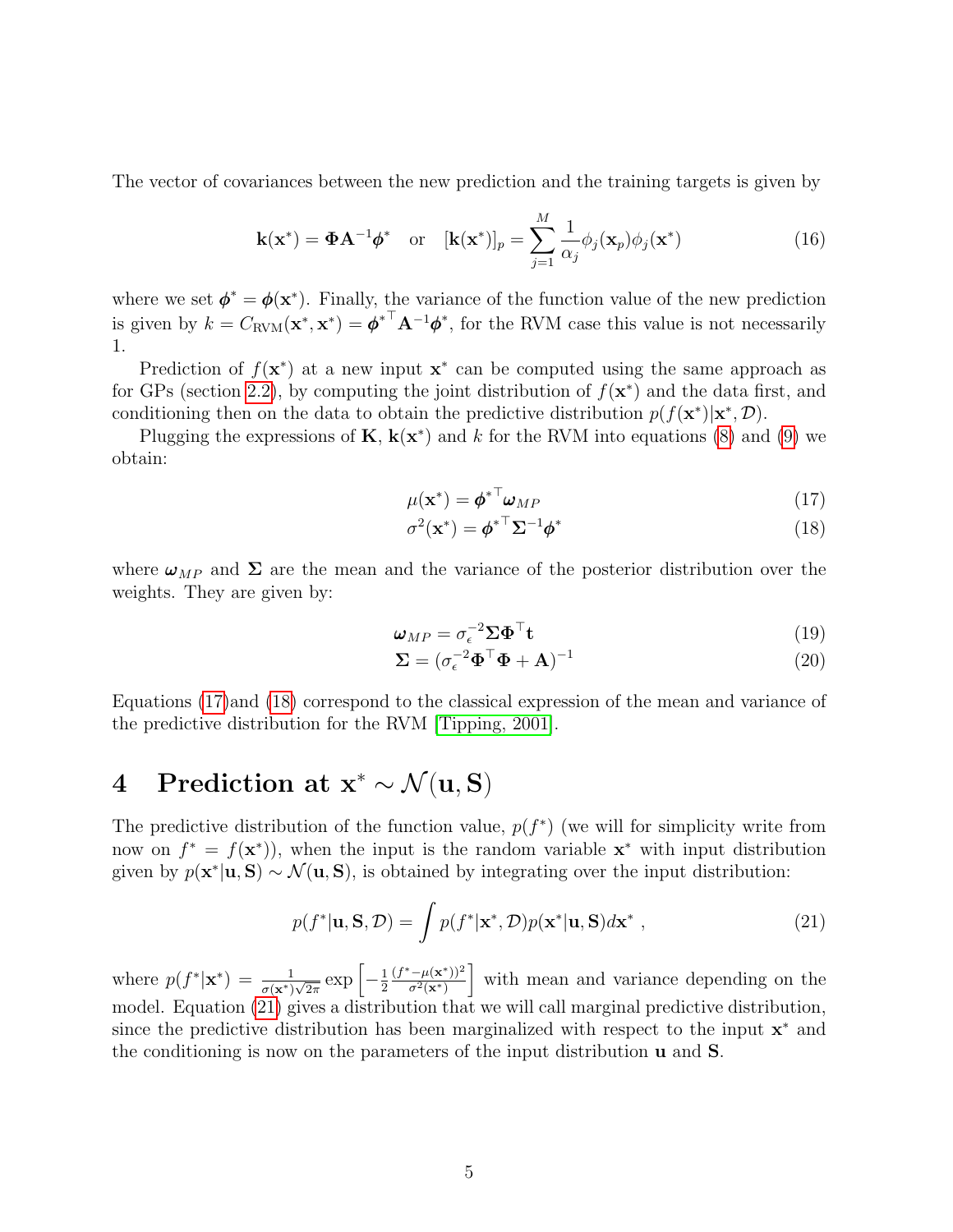## 4.1 Numerical approximation

Given that the integral [\(21\)](#page-4-2) is analytically intractable  $(p(f^*|\mathbf{x}^*, \mathcal{D})$  is a complicated function of  $x^*$ ), one possibility is to perform a numerical approximation of the integral by a simple Monte-Carlo approach:

$$
p(f^*|\mathbf{u}, \mathbf{S}) = \int p(f^*|\mathbf{x}^*, \mathcal{D}) p(\mathbf{x}^*|\mathbf{u}, \mathbf{S}) d\mathbf{x}^* \simeq \frac{1}{T} \sum_{t=1}^T p(f^*|\mathbf{x}^{*t}, \mathcal{D}) ,
$$
 (22)

where  $\mathbf{x}^*$  are independent samples from  $p(\mathbf{x}^*|\mathbf{u}, \mathbf{S})$ .

## 4.2 Gaussian approximation

The analytical Gaussian approximation consists in only computing the mean and variance of  $f^*|\mathbf{u}, \mathbf{S}, \mathcal{D}$ . They are obtained using respectively the law of iterated expectations and law of conditional variances:

$$
m(\mathbf{u}, \mathbf{S}) = E_{\mathbf{x}^*}[E_{f^*}[f^*|\mathbf{x}^*]] = E_{\mathbf{x}^*}[\mu(\mathbf{x}^*)]
$$
(23)

$$
v(\mathbf{u}, \mathbf{S}) = E_{\mathbf{x}^*}[\text{var}_{f^*}(f^*|\mathbf{x}^*)] + \text{var}_{\mathbf{x}^*}(E_{f^*}[f^*|\mathbf{x}^*])
$$
  
=  $E_{\mathbf{x}^*}[\sigma^2(\mathbf{x}^*)] + \text{var}_{\mathbf{x}^*}(\mu(\mathbf{x}^*))$  (24)

where  $E_{\mathbf{x}^*}$  indicates the expectation under  $\mathbf{x}^*$ .

#### 4.2.1 Approximate solution

The approximate solution consists in approximating the mean and the variance of the predictive distribution by their Taylor expansion, of order 1 and 2 respectively. The details can be found in [\[Girard et al., 2003\]](#page-13-4) and more extended in [\[Girard et al., 2002\]](#page-13-5).

#### 4.2.2 Exact solution

What is exact in the exact solution is the estimate of the first and second order moments of the marginal predictive distribution [Quiñonero-Candela et al., 2003]. We are able to compute them exactly when the kernel we use for GPs and RVMs is of the Gaussian kind, as previously described. For deriving the following results, we use the fact that the mean and the variance of the predictive distribution for a deterministic input is given by very similar expressions both for GPs and RVMs. For the GP case we have:

<span id="page-5-0"></span>
$$
\mu(\mathbf{x}^*) = \sum_{i} \beta_i C_{GP}(\mathbf{x}^*, \mathbf{x}_i)
$$
\n(25)

$$
\sigma^2(\mathbf{x}^*) = 1 - \sum_{i} \sum_{j} \mathbf{K}_{ij}^{-1} C_{GP}(\mathbf{x}^*, \mathbf{x}_i) C_{GP}(\mathbf{x}^*, \mathbf{x}_j)
$$
(26)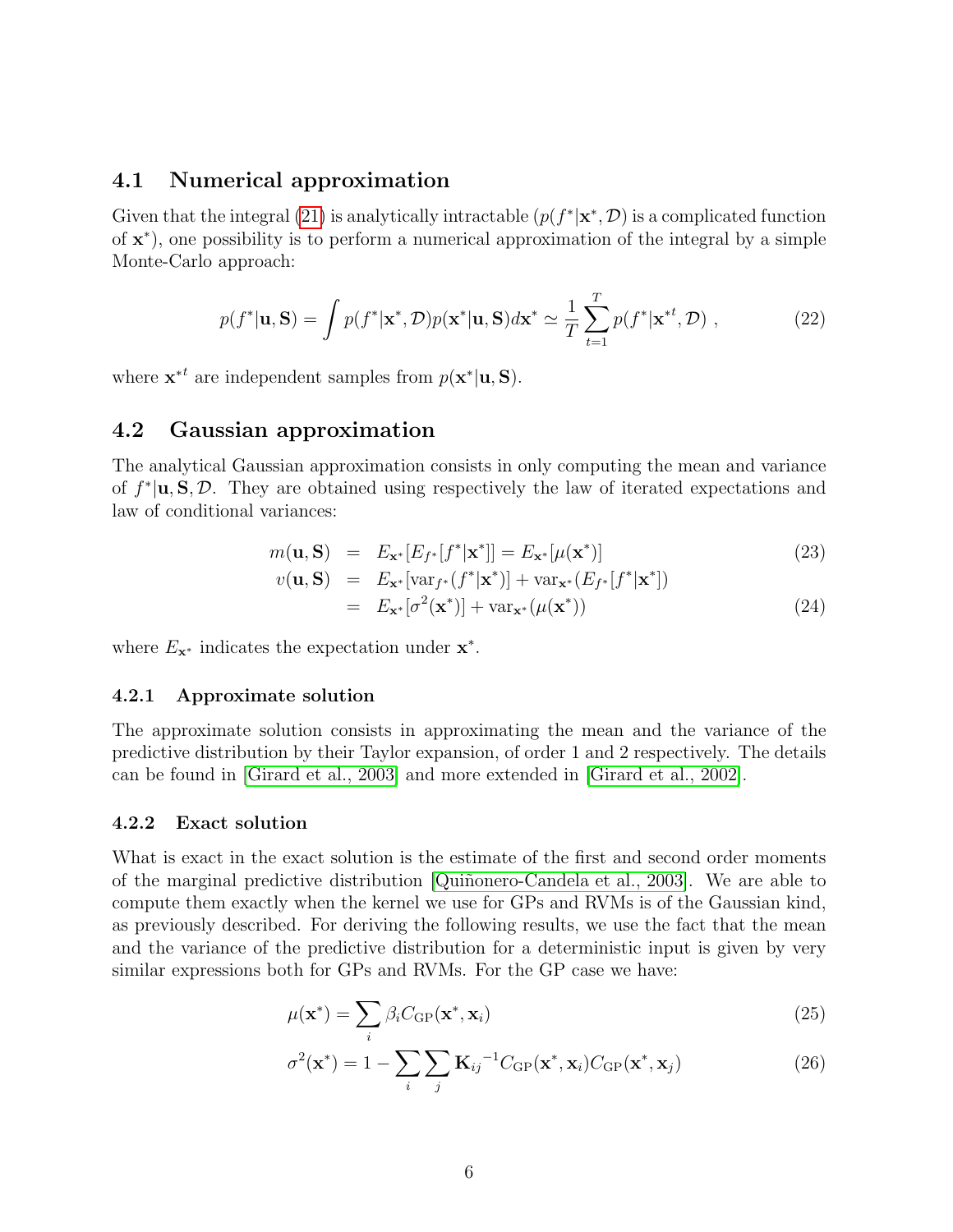where we define  $\boldsymbol{\beta} = [\beta_1, \dots, \beta_N]^\top = \mathbf{K}^{-1} \mathbf{t}$ , and for the RVM case we have:

<span id="page-6-0"></span>
$$
\mu(\mathbf{x}^*) = \sum_i \beta_i \phi_i(\mathbf{x}^*)
$$
\n(27)

$$
\sigma^2(\mathbf{x}^*) = \sum_{i} \sum_{j} \Sigma_{ij}^{-1} \phi_i(\mathbf{x}^*) \phi_j(\mathbf{x}^*)
$$
\n(28)

with  $\beta = \omega_{MP}$ , as given by [\(19\)](#page-4-3), and  $\Sigma$  as given by [\(20\)](#page-4-3). It is worth noticing that  $C_{\text{GP}}(\mathbf{x}^*, \mathbf{x}_i)$  and  $\phi_i(\mathbf{x}^*)$  are given by the same expression:

<span id="page-6-2"></span>
$$
C_{\text{GP}}(\mathbf{x}^*, \mathbf{x}_i) = \phi_i(\mathbf{x}^*) = \exp\left(-\frac{1}{2}(\mathbf{x}^* - \mathbf{x}_j)^{\top} \mathbf{\Lambda}^{-1}(\mathbf{x}^* - \mathbf{x}_j)\right)
$$
(29)

#### Computing the mean (for GPs and RVMs)

Using equation [\(25\)](#page-5-0) and [\(27\)](#page-6-0) we have:

$$
m(\mathbf{u}, \mathbf{S}) = E_{\mathbf{x}^*}[\mu(\mathbf{x}^*)] = \int \mu(\mathbf{x}^*)p(\mathbf{x}^*|\mathbf{u}, \mathbf{S})d\mathbf{x}^* = \sum_j \beta_j \int h(\mathbf{x}^*, \mathbf{x}_j)p(\mathbf{x}^*|\mathbf{u}, \mathbf{S})d\mathbf{x}^*
$$
  
= 
$$
\sum_j \beta_j l_j = \beta^\top \mathbf{l}
$$
 (30)

where *l* is a column vector with elements  $l_j$ , and  $l_j = \int h(\mathbf{x}^*, \mathbf{x}_j) p(\mathbf{x}^* | \mathbf{u}, \mathbf{S}) d\mathbf{x}^*$ . We also have that  $h(\mathbf{x}^*, \mathbf{x}_j) = C_{\text{GP}}(\mathbf{x}^*, \mathbf{x}_j)$  is as given by [\(5\)](#page-1-3) for GPs and  $h(\mathbf{x}^*, \mathbf{x}_j) = \phi_j(\mathbf{x}^*)$  is as given by [\(13\)](#page-3-0) for RVMs.

Computing  $l_j$  is a simple task, since it is the integral in  $\mathbf{x}^*$  of the product of two Gaussians in  $x^*$  except for a normalization constant. We can write

$$
l_j = \frac{(2\pi)^{-D/2} |\Lambda|^{-1/2}}{(2\pi)^{-D/2} |\Lambda|^{-1/2}} \int h(\mathbf{x}^*, \mathbf{x}_j) p(\mathbf{x}^* | \mathbf{u}, \mathbf{S}) d\mathbf{x}^*
$$
(31)

so that we have that  $(2\pi)^{-D/2} |\Lambda|^{-1/2} h(\mathbf{x}^*, \mathbf{x}_j)$  as a function of  $\mathbf{x}^*$  is a normal distribution with mean  $x_i$  and covariance  $\Lambda$ . Now, using the formula giving the multiplication of two Gaussian distributions<sup>[1](#page-6-1)</sup> we have  $l_j = (2\pi)^{D/2} |\mathbf{\Lambda}|^{1/2} z_c$  with

<span id="page-6-3"></span>
$$
z_c = (2\pi)^{-D/2} |C|^{1/2} |\mathbf{\Lambda}|^{-1/2} |\mathbf{S}|^{-1/2} \exp\left[ -\frac{1}{2} (\mathbf{x}_j^\top \mathbf{\Lambda}^{-1} \mathbf{x}_j + \mathbf{u}^\top \mathbf{S}^{-1} \mathbf{u} - c_j^\top C^{-1} c_j) \right]
$$
  
\n
$$
C = (\mathbf{\Lambda}^{-1} + \mathbf{S}^{-1})^{-1}
$$
  
\n
$$
c_j = C(\mathbf{\Lambda}^{-1} \mathbf{x}_j + \mathbf{S}^{-1} \mathbf{u})
$$
\n(32)

<span id="page-6-1"></span> ${}^1\mathcal{N}(a, A)\mathcal{N}(b, B) \propto \mathcal{N}(c, C)$  with  $C = (A^{-1} + B^{-1})^{-1}$ ,  $c = C(A^{-1}a + B^{-1}b)$  and normalizing constant  $z_c = (2\pi)^{-D/2} |C|^{1/2} |A|^{-1/2} |B|^{-1/2} \exp \left[ -\frac{1}{2} (a^{\top} A^{-1} a + b^{\top} B^{-1} b - c^{\top} C^{-1} c) \right].$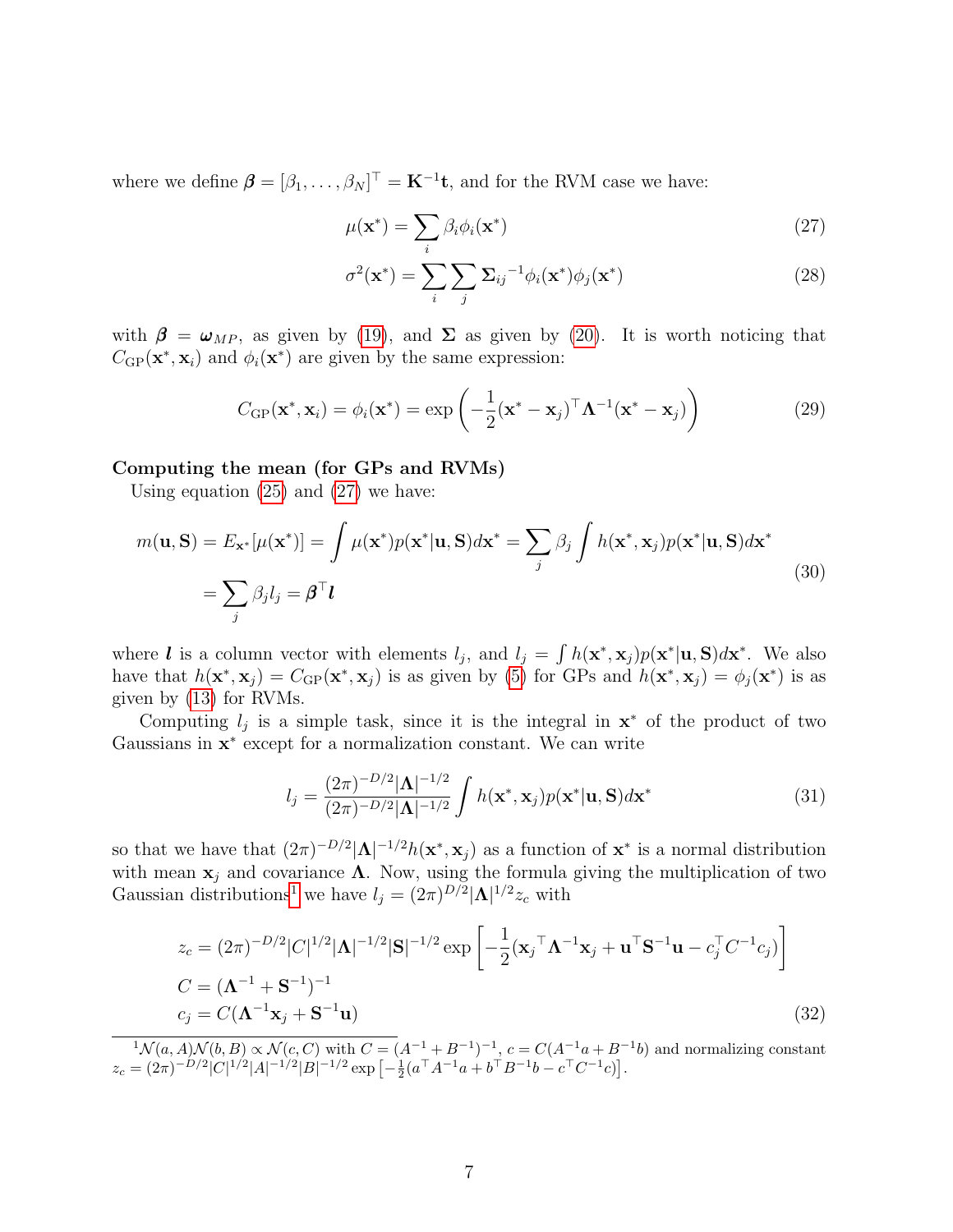With a little bit of algebra<sup>[2](#page-7-0)</sup>,  $l_j$  simplifies into

<span id="page-7-1"></span>
$$
l_j = |\mathbf{\Lambda}^{-1} \mathbf{S} + I|^{-1/2} \exp\left(-\frac{1}{2}(\mathbf{u} - \mathbf{x}_j)^{\top} (\mathbf{S} + \mathbf{\Lambda})^{-1} (\mathbf{u} - \mathbf{x}_j)\right)
$$
(33)

where I is the  $D \times D$  identity matrix.

It is worth noticing that if the covariance matrix of the input distribution, S, is the zero matrix, that is if the inputs are certain, then  $l_j = h(\mathbf{u}, \mathbf{x}_j)$  and  $m(\mathbf{u}, \mathbf{S}) = \mu(\mathbf{u})$  both for GPs and RVMs as would be expected.

#### Computing the variance for GPs

We have  $v(\mathbf{u}, \mathbf{S}) = E_{\mathbf{x}^*}[\sigma^2(\mathbf{x}^*)] + \text{var}_{\mathbf{x}^*}(\mu(\mathbf{x}^*)) = E_{\mathbf{x}^*}[\sigma^2(\mathbf{x}^*)] + E_{\mathbf{x}^*}[\mu(\mathbf{x}^*)^2] - E_{\mathbf{x}^*}^2[\mu(\mathbf{x}^*)],$ which translates into

$$
v(\mathbf{u}, \mathbf{S}) = \int \left(1 - \sum_{i} \sum_{j} C_{GP}(\mathbf{x}^*, \mathbf{x}_i) \mathbf{K}_{ij}^{-1} C_{GP}(\mathbf{x}^*, \mathbf{x}_j) \right) p(\mathbf{x}^* | \mathbf{u}, \mathbf{S}) d\mathbf{x}^*
$$
  
+ 
$$
\sum_{i} \sum_{j} \beta_i \beta_j \int C_{GP}(\mathbf{x}^*, \mathbf{x}_i) C_{GP}(\mathbf{x}^*, \mathbf{x}_j) p(\mathbf{x}^* | \mathbf{u}, \mathbf{S}) d\mathbf{x}^*
$$
(34)  
- 
$$
\left[ \sum_{j} \beta_j \int C_{GP}(\mathbf{x}^*, \mathbf{x}_j) p(\mathbf{x}^* | \mathbf{u}, \mathbf{S}) d\mathbf{x}^* \right]^2,
$$

which simplifies into

<span id="page-7-2"></span>
$$
v(\mathbf{u}, \mathbf{S}) = 1 - \sum_{i} \sum_{j} (\mathbf{K}_{ij}^{-1} - \beta_{i}\beta_{j}) L_{ij} - [\sum_{j} \beta_{j}l_{j}]^{2}
$$
  
= 1 - \text{Tr} ((\mathbf{K}^{-1} - \boldsymbol{\beta}\boldsymbol{\beta}^{\top})\mathbf{L}) - \text{Tr} (U^{\top}\boldsymbol{\beta}\boldsymbol{\beta}^{\top})  
= \sigma\_{\text{GP}}^{2}(\mathbf{u}) + \text{Tr} (\mathbf{K}^{-1}(\mathbf{k}\mathbf{k}^{\top} - \mathbf{L})) + \text{Tr} (\boldsymbol{\beta}\boldsymbol{\beta}^{\top}(\mathbf{L} - \mathbf{U}^{\top})) , \qquad (35)

where Tr( $\cdot$ ) is the trace operator,  $l_j$  is given by [\(33\)](#page-7-1), **k** is a vector whose *i*-th element is  $\mathbf{k}_i = C_{\text{GP}}(\mathbf{u}, \mathbf{x}_i)$  and  $\sigma_{\text{GP}}^2(\mathbf{u})$  is the variance of the GP model output  $f(\mathbf{u})$  evaluated at the deterministic input **u**. The element  $L_{ij}$  of matrix  $\boldsymbol{L}$  is the following integral:

$$
L_{ij} = \int h(\mathbf{x}^*, \mathbf{x}_i) h(\mathbf{x}^*, \mathbf{x}_j) p(\mathbf{x}^* | \mathbf{u}, \mathbf{S}) d\mathbf{x}^*.
$$
 (36)

$$
\begin{aligned} &({\bf S}+\bm{\Lambda})^{-1}={\bf S}^{-1}-{\bf S}^{-1}({\bf S}^{-1}+\bm{\Lambda}^{-1})^{-1}{\bf S}^{-1}=\bm{\Lambda}^{-1}-\bm{\Lambda}^{-1}({\bf S}^{-1}+\bm{\Lambda}^{-1})^{-1}\bm{\Lambda}^{-1}\\ &({\bf S}+\bm{\Lambda})^{-1}={\bf S}^{-1}({\bf S}^{-1}+\bm{\Lambda}^{-1})^{-1}\bm{\Lambda}^{-1}=\bm{\Lambda}^{-1}({\bf S}^{-1}+\bm{\Lambda}^{-1})^{-1}{\bf S}^{-1} \end{aligned}
$$

<span id="page-7-0"></span><sup>&</sup>lt;sup>2</sup>We use here the following identities: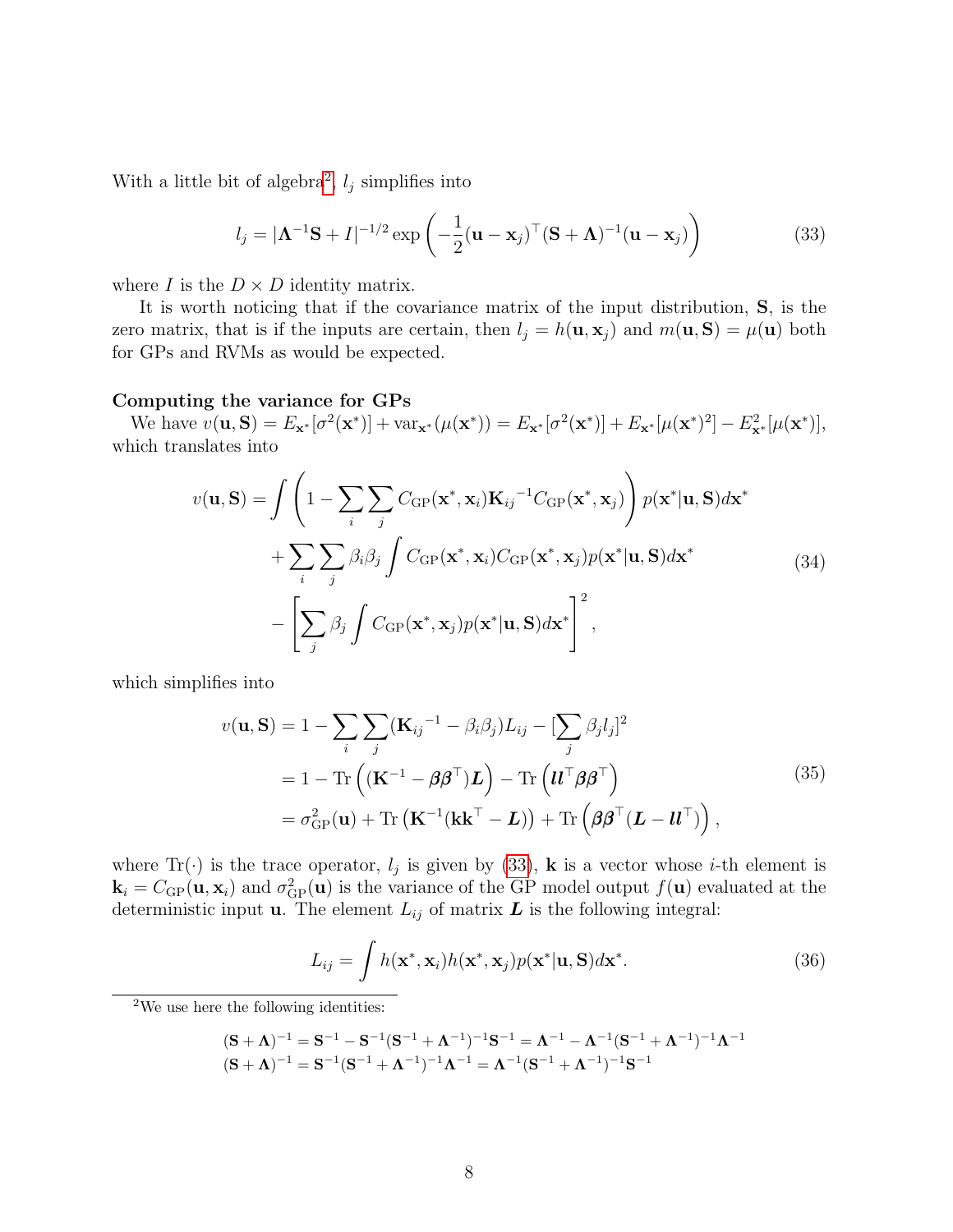where again  $h(\mathbf{x}^*, \mathbf{x}_j) = C_{\text{GP}}(\mathbf{x}^*, \mathbf{x}_j)$  is as given by [\(5\)](#page-1-3) for GPs and  $h(\mathbf{x}^*, \mathbf{x}_j) = \phi_j(\mathbf{x}^*)$  is as given by [\(13\)](#page-3-0) for RVMs. Using the expression for the product of two Gaussians twice this time, we obtain the following expression:

$$
L_{ij} = |2\mathbf{\Lambda}^{-1}\mathbf{S} + I|^{-1/2}
$$

$$
\cdot \exp\left(-\frac{1}{2}\left[ (\mathbf{u} - \mathbf{x}_d)^{\top} (\frac{\mathbf{\Lambda}}{2} + \mathbf{S})^{-1} (\mathbf{u} - \mathbf{x}_d) + (\mathbf{x}_i - \mathbf{x}_j)^{\top} (2\mathbf{\Lambda})^{-1} (\mathbf{x}_i - \mathbf{x}_j) \right] \right)
$$
(37)

where we define  $\mathbf{x}_d = \frac{1}{2}$  $\frac{1}{2}(\mathbf{x}_i + \mathbf{x}_j)$ . An expression of  $L_{ij}$  that gives more insight into the variance in equation [\(35\)](#page-7-2) is

<span id="page-8-0"></span>
$$
L_{ij} = \mathbf{k}_i \mathbf{k}_j \left| 2\mathbf{\Lambda}^{-1} \mathbf{S} + I \right|^{-1/2} \exp \left( 2(\mathbf{u} - \mathbf{x}_d)^{\top} \mathbf{\Lambda}^{-1} (2\mathbf{\Lambda}^{-1} + \mathbf{S}^{-1})^{-1} \mathbf{\Lambda}^{-1} (\mathbf{u} - \mathbf{x}_d) \right). \tag{38}
$$

Notice that as S goes to zero, i.e. the input uncertainty collapses, L tends to  $\mathbf{k}\mathbf{k}^{\top}$ . Since we also know that when S goes to zero, l tends to k, then it can easily be seen that  $v(\mathbf{u}, \mathbf{S})$ tends to  $\sigma_{\text{GP}}^2(\mathbf{u})$  as the input uncertainty disappears, as we would expect.

#### Computing the variance for RVMs

We have  $v(\mathbf{u}, \mathbf{S}) = E_{\mathbf{x}^*}[\sigma^2(\mathbf{x}^*)] + \text{var}_{\mathbf{x}^*}(\mu(\mathbf{x}^*)) = E_{\mathbf{x}^*}[\sigma^2(\mathbf{x}^*)] + E_{\mathbf{x}^*}[\mu(\mathbf{x}^*)^2] - E_{\mathbf{x}^*}^2[\mu(\mathbf{x}^*)],$ which for RVMs, using  $(18)$  translates into

$$
v(\mathbf{u}, \mathbf{S}) = \int \sum_{i} \sum_{j} \sum_{ij}^{-1} \phi_{i}(\mathbf{x}^{*}) \phi_{j}(\mathbf{x}^{*}) p(\mathbf{x}^{*}|\mathbf{u}, \mathbf{S}) d\mathbf{x}^{*} + \sum_{i} \sum_{j} \omega_{i} \omega_{j} \int \phi_{i}(\mathbf{x}^{*}) \phi_{j}(\mathbf{x}^{*}) p(\mathbf{x}^{*}|\mathbf{u}, \mathbf{S}) d\mathbf{x}^{*} - \left[ \sum_{j} \omega_{j} \int \phi_{j}(\mathbf{x}^{*}) p(\mathbf{x}^{*}|\mathbf{u}, \mathbf{S}) d\mathbf{x}^{*} \right]^{2}
$$
(39)

where  $\omega_i$  is the *i*-th component of the maximum posterior estimate of the weights  $\omega = \omega_{\text{MP}}$ , given by  $(19)$ , and  $\Sigma$  is the maximum posterior estimate of the covariance of the weights, eq. [\(20\)](#page-4-3). The expression for the RVM variance can be simplified to

<span id="page-8-1"></span>
$$
v(\mathbf{u}, \mathbf{S}) = \sum_{i} \sum_{j} (\Sigma_{ij}^{-1} + \omega_i \omega_j) L_{ij} - [\sum_{j} \omega_j l_j]^2
$$
  
= Tr ((\Sigma^{-1} + \omega \omega^{\top})L) - Tr (\omega \omega^{\top} l l^{\top})  
=  $\sigma_{\text{RVM}}^2(\mathbf{u}) + \text{Tr} (\Sigma^{-1}(\mathbf{L} - \mathbf{k} \mathbf{k}^{\top})) + \text{Tr} (\omega \omega^{\top} (\mathbf{L} - l l^{\top}))$  (40)

again,  $l_j$  is as given by [\(33\)](#page-7-1) and  $L_{ij}$  as given by [\(38\)](#page-8-0) where in the RVM case  $\mathbf{k}_i = \phi_i(\mathbf{u})$ . Notice here too that as S goes to zero, L tends to  $\mathbf{k}\mathbf{k}^{\top}$ , l tends to  $\mathbf{k}$ , and it can easily be seen that  $v(\mathbf{u}, \mathbf{S})$  tends to  $\sigma_{\text{RVM}}^2(\mathbf{u})$  as we would expect.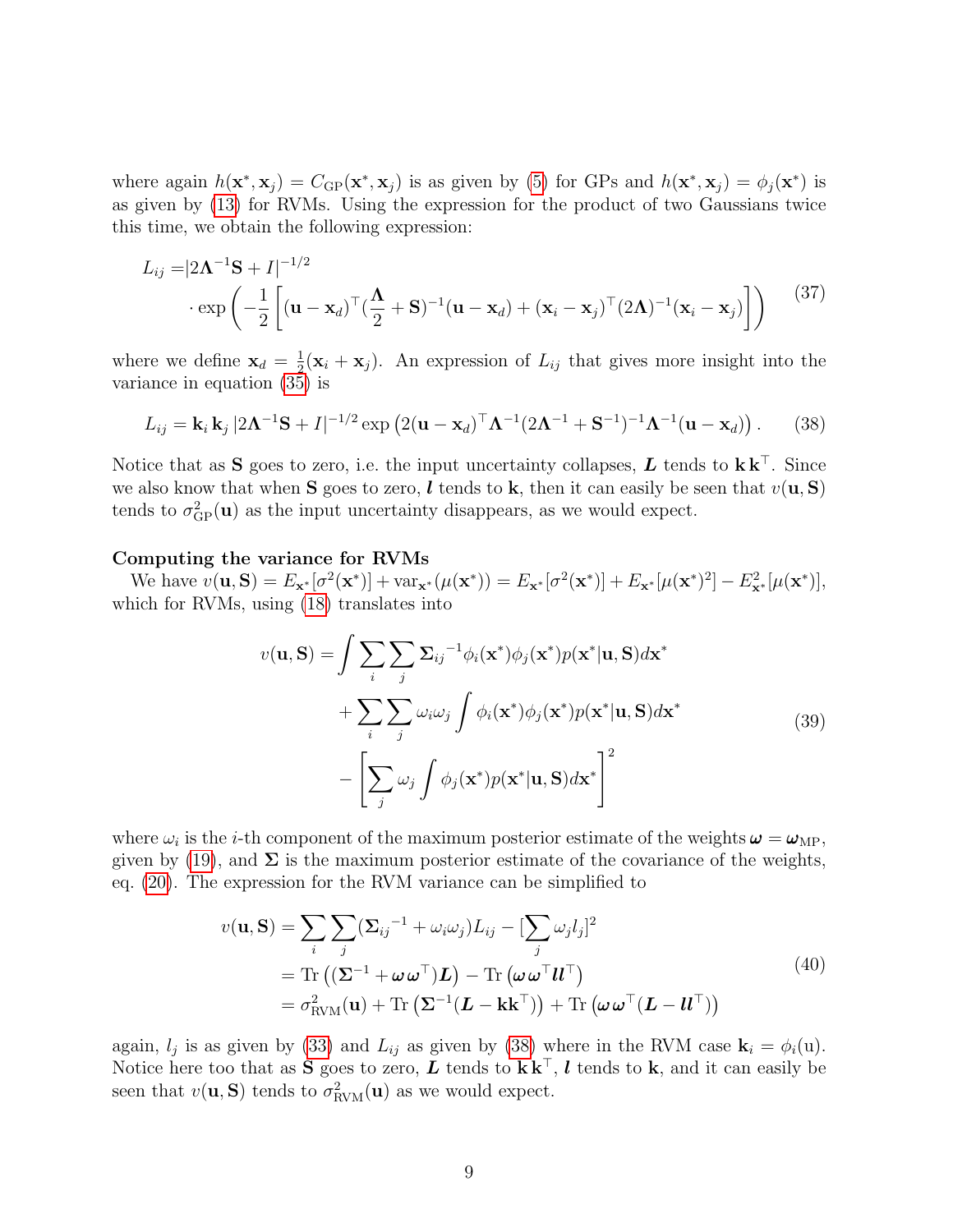# <span id="page-9-0"></span>5 Time-Series Forecasting

Multiple step ahead time-series predictions can typically be performed under two approaches. The first approach consists in training the model to learn to predict on a fixed horizon of interest (direct method) and the second in training the model to learn to predict on a short horizon, and in reaching the horizon of interest by making repetitive one-step ahead predictions (iterative method). The direct method has the disadvantages that as the forecast horizon increases, the complexity of the non-linear mapping increases as well, and the number of available input-output training pairs decreases. For the iterative method, the complexity of the non-linear mapping is much lower, and the model only needs to be trained once no matter what the forecast horizon of interest is. The disadvantage of the iterative method is that as the forecast horizon increases, the performance is diminished by the accumulated uncertainty of the intermediate predictions.

Naïve iterative methods do not account for the accumulated uncertainty in the predictive distribution at a given horizon. We believe that the quality of the prediction of the iterative approach can be much improved if it is able to account for this uncertainty. We are concerned with the iterative approach and suggest to propagate the uncertainty as we predict ahead in time.

# 5.1 "Naïve" iterative  $k$ -step ahead prediction

<span id="page-9-2"></span>Consider the discrete time series given by a set  $\{y_t\}$  of samples ordered according to is an integer index  $t$ , and where the sampling period is constant. Consider as well the state-space model

$$
\begin{cases} \mathbf{x}_t = [y_{t-1}, \dots, y_{t-\mathcal{L}}]^\top \\ y_t = f(\mathbf{x}_t) + \epsilon \end{cases}
$$
\n(41)

where the *state* x at time t is composed of previous outputs, up to a given lag<sup>[3](#page-9-1)</sup>  $\mathcal L$  and we have an additive (white) noise with variance  $\sigma_{\epsilon}^2$ .

The naive iterative k-step ahead prediction method works as follows: it predicts only one time step ahead, using the estimate of the output of the current prediction, as well as previous outputs (up to the lag  $\mathcal{L}$ ), as the input to the prediction of the next time step, until the prediction k steps ahead is made.

Using the model  $(41)$  and assuming the data is known up to time step T, the prediction

<span id="page-9-1"></span><sup>&</sup>lt;sup>3</sup>We are not concerned with the identification of the lag and assume it has a known, fixed value.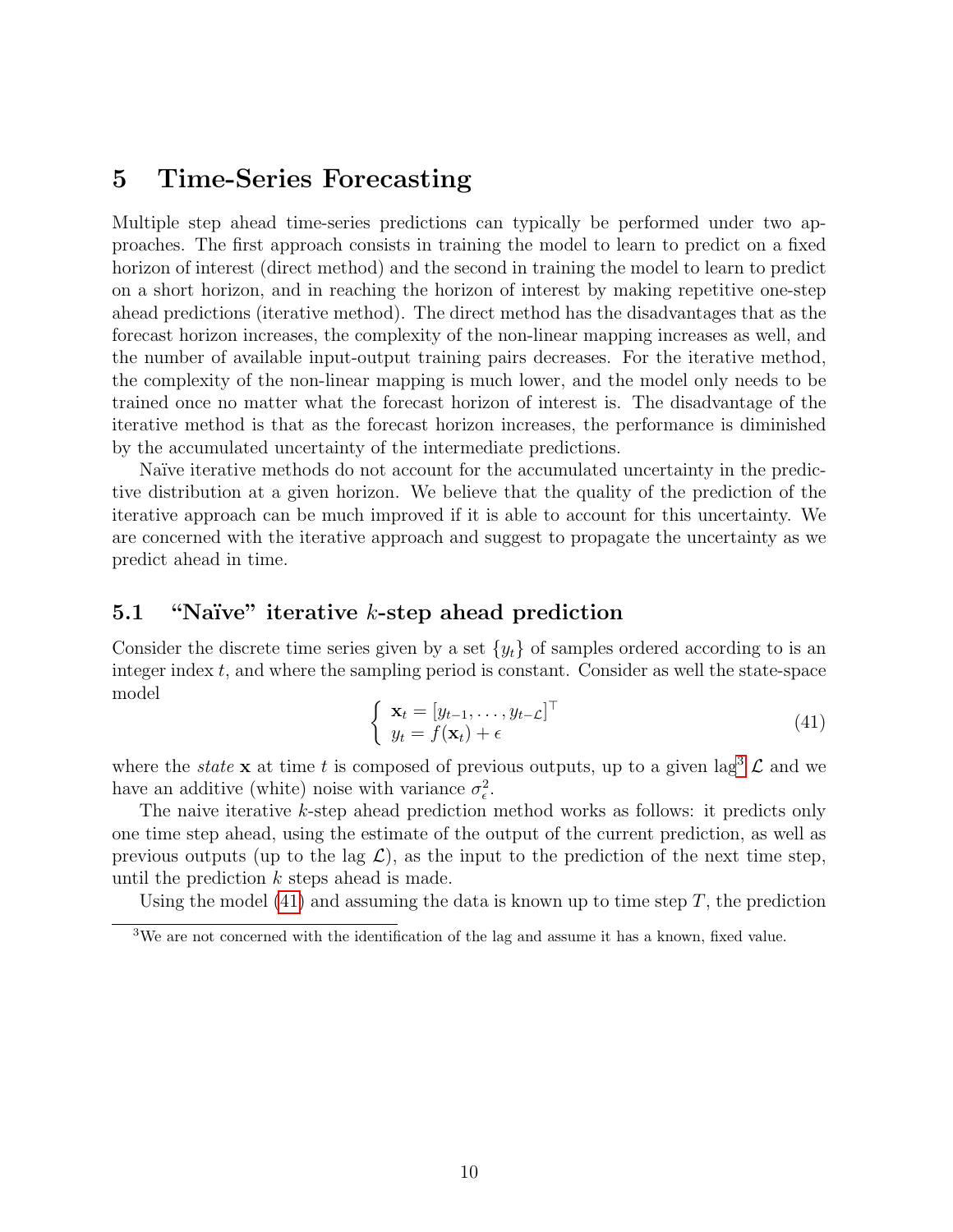of  $y_{T+k}$  is computed via

$$
\mathbf{x}_{T+1} = [y_T, y_{T-1}, \dots, y_{T+1-\mathcal{L}}]^\top \rightarrow f(\mathbf{x}_{T+1}) \sim \mathcal{N}(\mu(\mathbf{x}_{T+1}), \sigma^2(\mathbf{x}_{T+1}))
$$
  
\n
$$
\hat{y}_{T+1} = \mu(\mathbf{x}_{T+1})
$$
  
\n
$$
\mathbf{x}_{T+2} = [\hat{y}_{T+1}, y_t, \dots, y_{T+2-\mathcal{L}}]^\top \rightarrow f(\mathbf{x}_{T+2}) \sim \mathcal{N}(\mu(\mathbf{x}_{T+2}), \sigma^2(\mathbf{x}_{T+2}))
$$
  
\n
$$
\hat{y}_{T+2} = \mu(\mathbf{x}_{T+2})
$$
  
\n:  
\n:  
\n
$$
\mathbf{x}_{T+k} = [\hat{y}_{T+k-1}, \hat{y}_{T+k-2}, \dots, \hat{y}_{T+k-\mathcal{L}}]^\top \rightarrow f(\mathbf{x}_{T+k}) \sim \mathcal{N}(\mu(\mathbf{x}_{T+k}), \sigma^2(\mathbf{x}_{T+k}))
$$
  
\n
$$
\hat{y}_{T+k} = \mu(\mathbf{x}_{T+k})
$$

where the point estimates  $\mu(x_{T+k-i})$  are computed using equation [\(8\)](#page-2-2) for GPs, and equation [\(17\)](#page-4-1) for RVMs. This setup does not account for the uncertainty induced by each successive prediction (variance  $\sigma^2(x_{t+k-i}) + \sigma_\epsilon^2$  associated to each  $\hat{y}$ , given by [\(9\)](#page-2-2) for GPs, by [\(18\)](#page-4-1) for RVMs). For each recursion, the current state vector is considered deterministic, ignoring the the fact that the previous predictions that it contains as elements are in fact random variables distributed according to the predictive distribution given by the model.

## 5.2 Propagating the uncertainty

Using the results derived in the previous section, we propose to formally incorporate the uncertainty information about the future regressor. That is, as we predict ahead in time, we now view the lagged outputs as random variables. The input vectors, or states, will as well be random variables as they incorporate predictions recursively,  $\mathbf{x}_t \sim \mathcal{N}(\mathbf{u}_t, \mathbf{S}_t)$ .

Suppose as before, that data samples have been observed up to time T, we call  $Y_T$  the set observed samples up to that time, and we wish to predict  $k$  steps ahead. The predictive distribution we want to compute is

$$
p(y_{T+k}|Y_T) = \int p(y_{T+k}|\mathbf{x}_{T+k}) p(\mathbf{x}_{T+k}|Y_T), d\mathbf{x}_{T+k}.
$$
\n(42)

The problem is that the distribution of the state at time  $t = T + k$ ,  $p(\mathbf{x}_{T+k}|Y_T)$ , does depend on the distribution of the output at the previous time  $t = T + K - 1$ ,  $p(y_{T+k-1}|Y_T)$  since the random variable  $y_{T+k-1}$  is incorporated in the state  $\mathbf{x}_{T+k}$ . We thus need a recursive algorithm.

Let us now give a detailed description of the recursive estimation of the predictive distribution at time  $t = T + k$ . Bear in mind that the input distribution at step  $t = T + n$ is given by  $p(\mathbf{x}_{T+n}|Y_T) \sim \mathcal{N}(\mathbf{u}_{T+n}, \mathbf{S}_{T+n}).$ 

• at 
$$
t = T + 1
$$
,

$$
\mathbf{u}_{T+1} = \begin{bmatrix} y_T \\ \dots \\ y_{T+1-\mathcal{L}} \end{bmatrix} \quad \text{and} \quad \mathbf{S}_{T+1} = \begin{bmatrix} 0 & \dots & 0 \\ \dots & \dots & \dots \\ 0 & \dots & 0 \end{bmatrix}
$$
(43)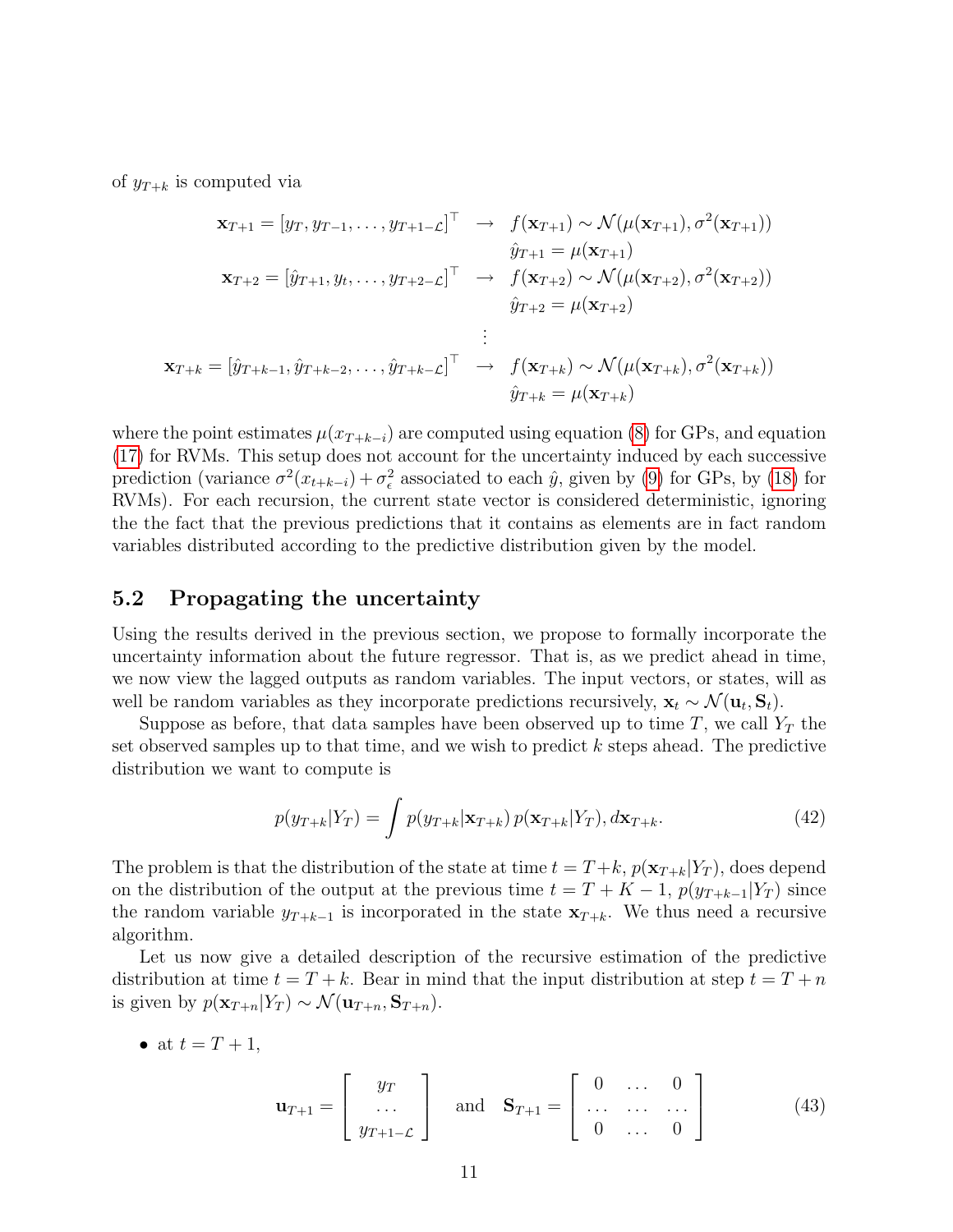and since  $x_{T+1}$  is not random,

$$
p(y_{T+1}|Y_T) \sim \mathcal{N}(\mu(\mathbf{u}_{T+1}), \sigma^2(\mathbf{u}_{T+1}) + \sigma_\epsilon^2),
$$
\n(44)

and we can use eqs. [\(8\)](#page-2-2) and [\(9\)](#page-2-2) for GPs, and [\(17\)](#page-4-1) and [\(18\)](#page-4-1) for RVMs.

• at  $t = T + 2$ ,

$$
\mathbf{u}_{T+2} = \begin{bmatrix} \mu(\mathbf{u}_{T+1}) \\ \dots \\ y_{T+2-\mathcal{L}} \end{bmatrix} \text{ and } \mathbf{S}_{T+2} = \begin{bmatrix} \sigma^2(\mathbf{u}_{T+1}) + \sigma_\epsilon^2 & \dots & 0 \\ \dots & \dots & \dots \\ 0 & \dots & 0 \end{bmatrix} \tag{45}
$$

and since  $x_{T+2}$  has now one random component,

$$
p(y_{T+2}|Y_T) \sim \mathcal{N}(m(\mathbf{u}_{T+2}, \mathbf{S}_{T+2}), v(\mathbf{u}_{T+2}, \mathbf{S}_{T+2}) + \sigma_{\epsilon}^2))
$$
(46)

and we use eqs. [\(30\)](#page-6-2) for the mean of both GPs and RVMs, and [\(35\)](#page-7-2) for the variance for GPs, and [\(40\)](#page-8-1) for the variance for RVMs.

- . . .
- at  $t = T + k$ ,  $\mathbf{u}_{T+k} =$  $\lceil$  $\overline{1}$  $m(\mathbf{u}_{T+k-1}, \mathbf{S}_{T+k-1})$ . . .  $m(\mathbf{u}_{T+k-\mathcal{L}},\mathbf{S}_{T+k-\mathcal{L}})$ 1 | and  $\mathrm{S}_{T+k} =$  $\sqrt{ }$  $\Big\}$  $v(\mathbf{u}_{T+k-1}, \mathbf{S}_{T+k-1}) + \sigma_{\epsilon}^2 \quad \text{cov}(y_{T+k-1}, y_{T+k-2}) \quad \dots \quad \text{cov}(y_{T+k-1}, y_{T+k-\mathcal{L}})$ cov(y<sup>T</sup> <sup>+</sup>k−1, y<sup>T</sup> <sup>+</sup>k−2) . . . . . . . . . . . . . . . . . . . . .  $cov(y_{T+k-1}, y_{T+k-\mathcal{L}})$  ...  $v(\mathbf{u}_{T+k-\mathcal{L}}, \mathbf{S}_{T+k-\mathcal{L}} + \sigma_{\epsilon}^2)$ (47)

and since  $\mathbf{x}_{T+k}$  has k random components if  $k \leq \mathcal{L}$ , or all random otherwise,

$$
p(y_{T+k}|Y_T) \sim \mathcal{N}(m(\mathbf{u}_{t+k}, \mathbf{S}_{t+k}), v(\mathbf{u}_{t+k}, \mathbf{S}_{t+k}) + \sigma_{\epsilon}^2)).
$$
\n(48)

1

 $\begin{array}{c} \hline \end{array}$ 

#### 5.2.1 Input distribution

We can easily find a general expression for the input distribution at any time  $t = T + k$ by making a few observations. First, notice that both for RVMs and GPs we have that  $m(\mathbf{u}, \mathbf{S}) = \mu(\mathbf{u})$  and  $v(\mathbf{u}, \mathbf{S}) = \sigma^2(\mathbf{u})$  when **S** is the zero matrix. This allows us to use a single notation for the mean and the variance of the function value evaluated at a given input, be it random or not.

At time  $t = T + k + 1$ , the covariance matrix  $S_{T+k+1}$  of the state is computed by updating its first column (and row, since it is symmetric):

$$
[\mathbf{S}_{T+k+1}]_{1:\mathcal{L},1} = \begin{bmatrix} v(\mathbf{u}_{T+k}, \mathbf{S}_{T+k}) + \sigma_{\epsilon}^2 \\ cov(y_{T+k}, y_{T+k-1}) \\ \cdots \\ cov(y_{T+k}, y_{T+k-\mathcal{L}+1}) \end{bmatrix} = \begin{bmatrix} v(\mathbf{u}_{T+k}, \mathbf{S}_{T+k}) + \sigma_{\epsilon}^2 \\ cov(y_{T+k}, \tilde{\mathbf{x}}_{T+k}) \end{bmatrix}
$$
(49)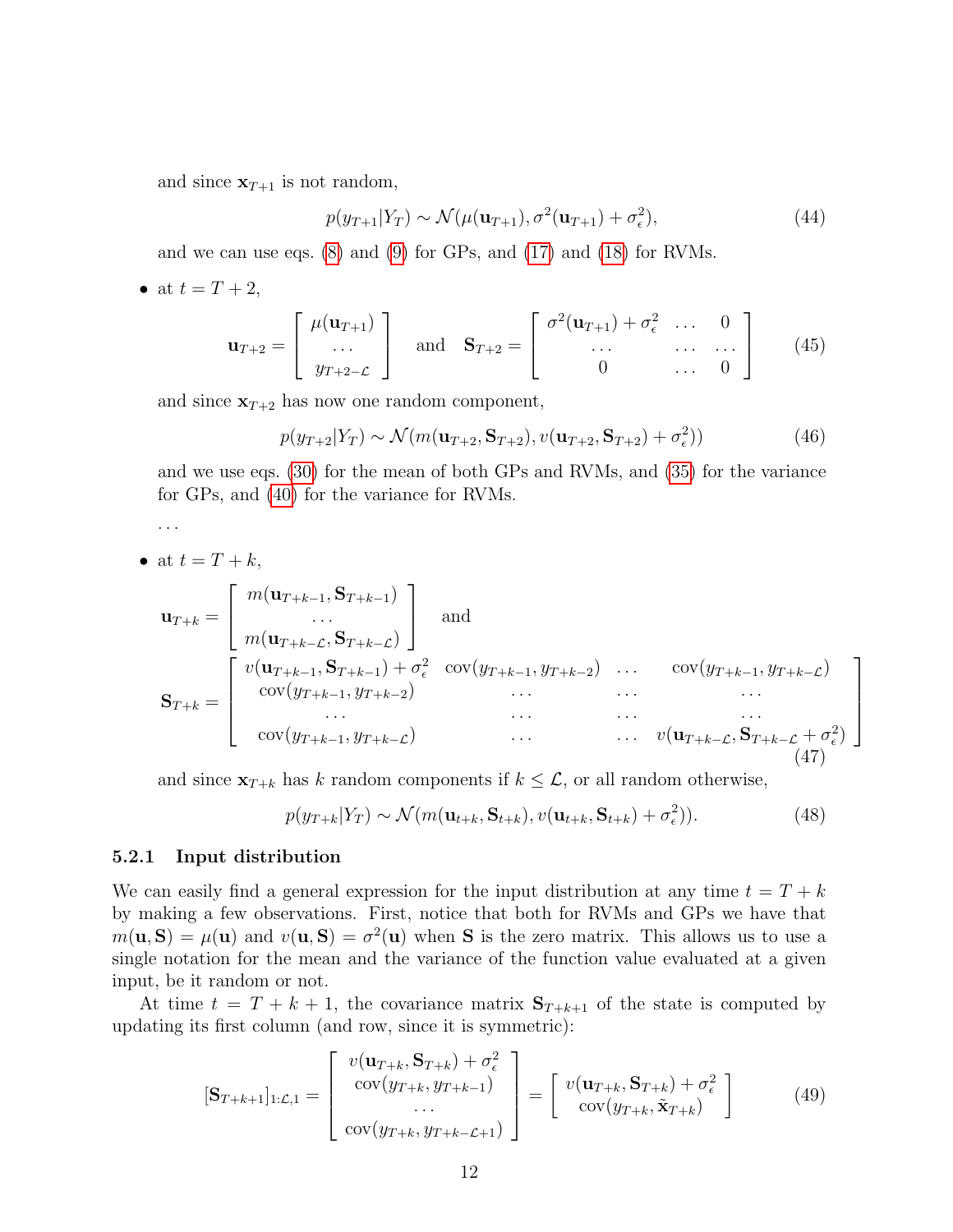where  $\tilde{\mathbf{x}}_{T+k}$  is a shorter version of the state vector  $\mathbf{x}_{T+k}$  where the last element has been truncated: as we incorporate the new prediction in the state vector, we need to get rid of the oldest prediction. For simplicity in the notation, we will compute the covariance  $cov(y_{T+k}, \mathbf{x}_{T+k})$  and then throw away the last element of that vector to obtain  $cov(y_{T+k}, \tilde{\mathbf{x}}_{T+k})$ . We have

$$
cov(y_{T+k}, \mathbf{x}_{T+k}) = E_{\mathbf{x}}[E_y[y_{T+k} \cdot \mathbf{x}_{t+K}]] - E[y_{T+k}]E[\mathbf{x}_{T+k}],
$$
\n(50)

and we know that  $E[y_{T+k}] = m(\mathbf{u}_{T+k}, \mathbf{S}_{T+k})$ , eq. [\(30\)](#page-6-2), and that  $E[\mathbf{x}_{T+k}] = \mathbf{u}_{T+k}$ . We also have that

$$
E_{\mathbf{x}}[E_y[y_{T+k} \cdot \mathbf{x}_{t+K}]] = E_{\mathbf{x}}[\mu(\mathbf{x}_{T+k}) \cdot \mathbf{x}_{t+K}] = \int \mathbf{x}_{T+k} \,\mu(\mathbf{x}_{T+k}) \, p(\mathbf{x}_{T+k}) \, d\mathbf{x}_{T+k},\tag{51}
$$

which is a quite similar expression to equation [\(30\)](#page-6-2), with  $\mu(\mathbf{x}_{T+k})$  as given by [\(8\)](#page-2-2) for GPs, and by [\(17\)](#page-4-1) for RVMs.

Replacing and solving this integral in a similar way to what we did for the calculation of the mean, using again the properties of the product of two Gaussians, we get

$$
E[y_{t_k} \mathbf{x}_{t_k}] = \sum_j \beta_j l_j c_j,\tag{52}
$$

where  $l_j$  and  $c_j$  are given by [\(33\)](#page-7-1) and [\(32\)](#page-6-3) respectively. The covariance terms are then given by

$$
cov(y_{T+k}, \mathbf{x}_{T+k}) = \sum_{j} \beta_j l_j (c_j - \mathbf{u}_{T+k}).
$$
\n(53)

# 6 Conclusion

We have considered regression using Gaussian Processes (GPs) and Relevance Vector Machines (RVMs) in the case where the test inputs are not deterministic, but rather random variables with known distribution. In particular, we have considered Gaussian distributed inputs. For such uncertain inputs, the predictive distribution of the regressors is not Gaussian anymore. For the widely used family of Gaussian covariancee functions, we approximate the predictive distribution of GPs and RVMs by a Gaussian distribution, by computing the exact value of the mean and the variance of the actual predictive distribution. As an application of our results, we consider iterated time-series prediction, where the predictions are fed back into the input vector to perform predictions further ahead in time. For GPs and RVMs the predictions are probabilistic, and there is need to propagate ahead the corresponding uncertainty as new predictions are made based on previous predictions. We derive analytic expressions for the covariance of the iterated predictions, and provide a framework for the obtention of realistic predictive distributions for iterated predictions. Experiments where we perform multiple-step ahead time-series forecasting are described in [\[Girard et al., 2003,](#page-13-4) Quiñonero-Candela et al., 2003], where we obtain much better predictive distributions than when using a naïve approach. Our expressions have also recently been applied to reinforcement learning [\[Rasmussen and Kuss, 2004\]](#page-13-7).